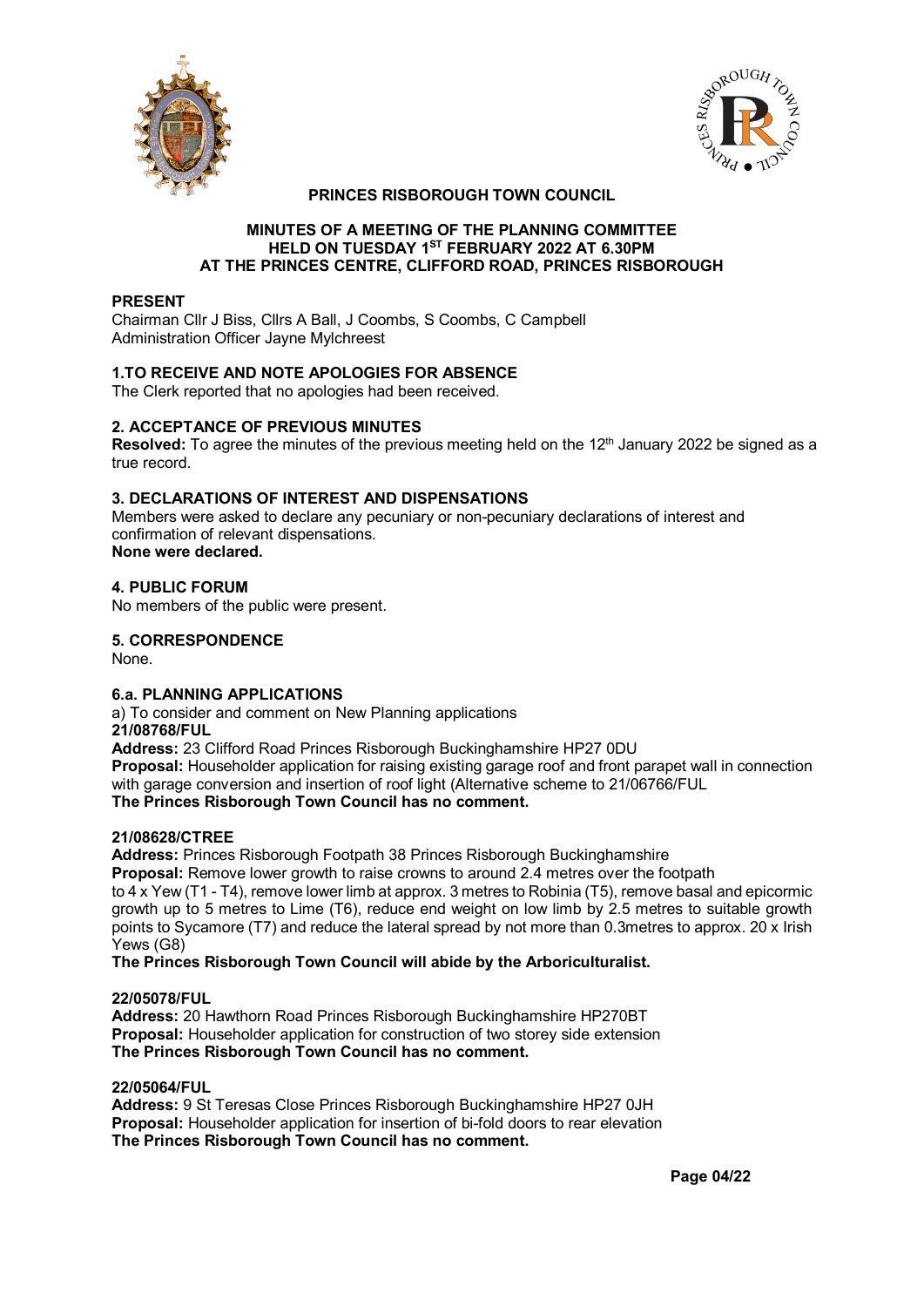



# **22/05098/FUL**

**Address:**70 Manor Park Avenue Princes Risborough Buckinghamshire Hp27 **Proposal:** Householder application for erection of single storey rear extension, refurbishment of existing roof and dormers, insertion of solar panels and siting of heat source pump to side and erection of detached single storey out building **The Princes Risborough Town Council supports this application as it is considered to be ecofriendly.**

# **22/05128/FUL**

**Address:** The Leys Peters Lane Monks Risborough Buckinghamshire HP27 0LG **Proposal:** Householder application for construction of replacement front porch, replacement roof, single storey rear extension, insertion of 1 x dormer window to rear with glass balustrading to facilitate creation of additional accommodation to first floor, insertion of front and rear rooflights, construction of detached single storey outbuilding, external alterations including landscaping and alterations to existing vehicular access following demolition of existing garage, chimney, entrance porch and single storey rear extensions

**The Princes Risborough Town Council has no comment.**

### **b. PLANNING APPLICATION APPROVED 21/07995/FUL**

**Address:** 87 Manor Park Avenue Princes Risborough Buckinghamshire HP27 9AR

**Proposal:** Householder Application for demolition of existing garage, construction of single-storey rear extension

with lantern skylights, construction of part two-storey/part single storey side extension & installation of roof lights in existing roof

# **21/08193/FUL**

**Address:** 69 Summerleys Road Princes Risborough Buckinghamshire HP27 9PZ **Proposal:** Householder application for construction of single storey garage extension and part single, part two storey side/rear extension

# **21/08326/FUL**

**Address:** 15 Park Street Princes Risborough Buckinghamshire HP27 9AH **Proposal:** Householder application for conversion of existing integral garage to habitable accommodation forming an extra bedroom (part retrospective)

# 21/08396/PNPCR

**Address:** Sunset Court High Street Princes Risborough Buckinghamshire HP27 0AX **Proposal:** Prior notification application (Part 3, Class MA) for change of use of existing office building (use class E) to create 4 x 2-bed apartments (use class C3 (dwellinghouses)) with associated external alterations, construction of bin store, fence/railings and associated landscaping **Decision:** Details Not Required to be Submitted

# **21/08440/CTREE**

**Address:** Gate Cottage Horsenden Lane Princes Risborough Buckinghamshire HP27 9NF **Proposal:** Reduce 1 x Rowan and 1 x Ash by approx. 9 metres **Decision:** Not to make a Tree Preservation Order

# **21/08080/FUL**

**Address:** 19 Oak Road Princes Risborough Buckinghamshire HP27 0BW **Proposal:** Householder application for construction of part single, part two storey side and rear extension